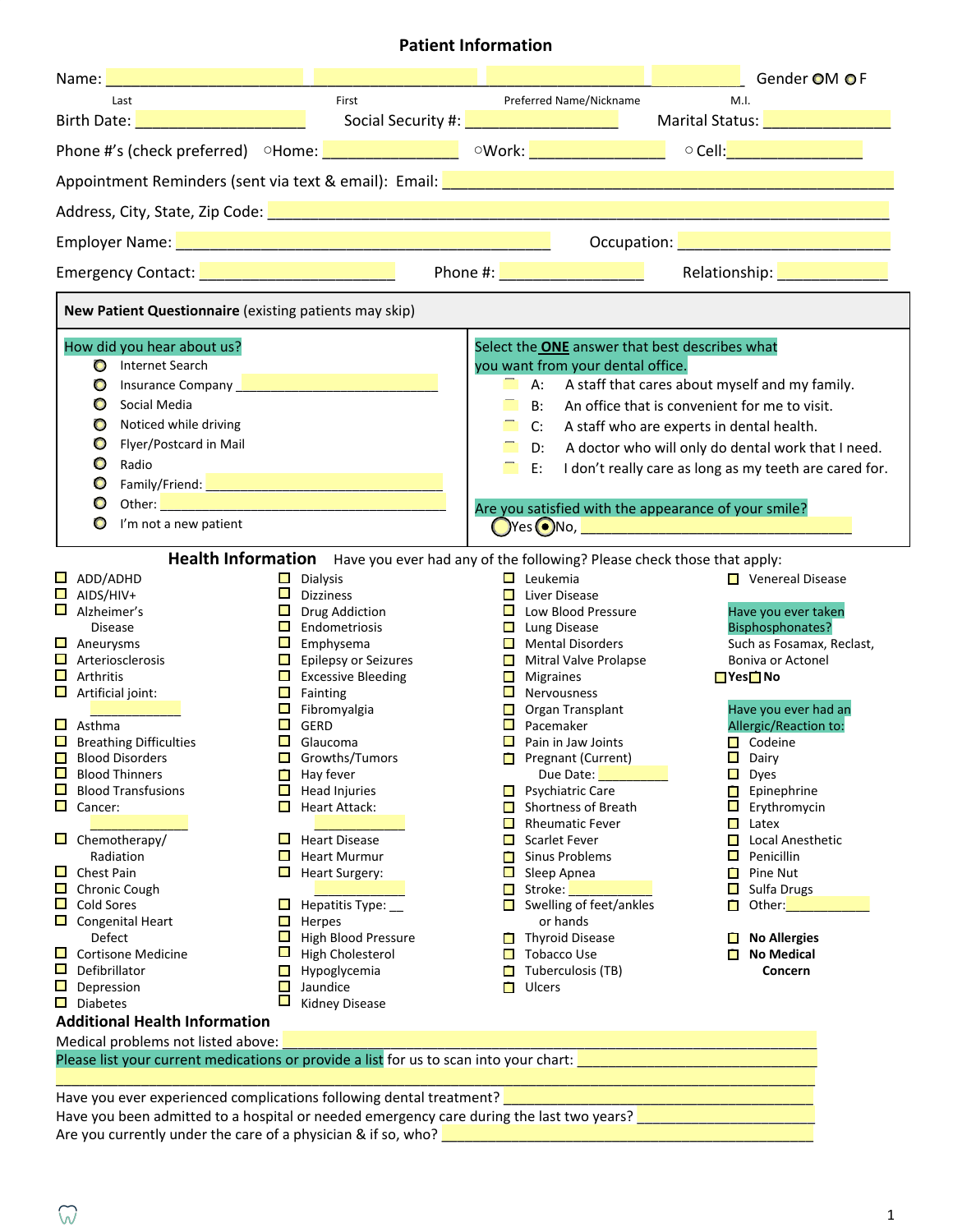#### **Dental Insurance Information**

#### Please complete all fields and provide the front desk with a copy of your insurance card(s):

|                                                        | Main Policy Holder (aka Subscriber) Name: Name: Name: Name: Name: Name: Name: Name: Name: Name: Name: Name: Name: Name: Name: Name: Name: Name: Name: Name: Name: Name: Name: Name: Name: Name: Name: Name: Name: Name: Name:  | Relationship: Self Copouse Child                                                                |  |  |  |  |  |
|--------------------------------------------------------|--------------------------------------------------------------------------------------------------------------------------------------------------------------------------------------------------------------------------------|-------------------------------------------------------------------------------------------------|--|--|--|--|--|
| <b>List Subscribers Information Below:</b>             |                                                                                                                                                                                                                                |                                                                                                 |  |  |  |  |  |
| Birth Date: New York District Party of the Birth Date: |                                                                                                                                                                                                                                | Social Security #: Network of the Social Security #:<br>Phone #: <u>_______________________</u> |  |  |  |  |  |
|                                                        | Mailing Address: National Address: National Address: National Address: National Address: National Address: National Address: National Address: National Address: National Address: National Address: National Address: Nationa |                                                                                                 |  |  |  |  |  |
|                                                        |                                                                                                                                                                                                                                |                                                                                                 |  |  |  |  |  |
| Insurance Company / Claims Address:                    |                                                                                                                                                                                                                                |                                                                                                 |  |  |  |  |  |
|                                                        | Subscriber ID #: New York 2014                                                                                                                                                                                                 | Group #:                                                                                        |  |  |  |  |  |

*If we do not receive accurate insurance information, we may not be able to verify your insurance on your behalf.*

#### **Financial Policy:**

Thank you for choosing Williamsburg Dental/Crete Family Dental as your dental care provider; we make every effort to keep our fees reasonable while maintaining the high quality of personalized care our patients expect. In order to assist you with the investment in your dental health, we have outlined your payment options. Please note, accounts not paid within 60 days will be subject to a 16% yearly finance charge.

### **Payment Options:**

- 60 day In-Office Payment Plan (ask for more details).
- 6-12 month interest free plan through Care Credit for balances over \$200.00 (ask for more details).

### **Non-Insured Patients**

For your convenience we accept cash, personal checks, money orders, and credit card payments **at the time of service**. Payment options are available if specific arrangements are made in advance.

### **Insured Patients**

Williamsburg Dental/Crete Family Dental accepts most **traditional dental insurance** plans. We ask that you thoroughly review your policy and be aware of the benefits and limitations as policies can vary greatly. If you are scheduled for restorative treatment you will be asked to pay your estimated co-insurance portion at the time of service. We will then submit to your insurance at no charge to you. We cannot guarantee what your insurance company will pay. After your insurance has processed and paid your claim; an account statement with the remaining balance will be sent to you. Claims not paid by insurance within 90 days are the patient's responsibility.

#### **Cancellation Policy:**

Our office strives to ensure you are aware of appointments by sending reminders via email/text and finally making reminder phone calls. **Therefore, we ask our patients to reschedule their appointments with at least 24 hours' notice just as we do our best to reschedule patients (if needed) by giving 24 hours' notice**. Additionally, patients who miss multiple appointments without calling, texting or 24 hours notice may be asked to move to a day-of, call in appointment request method in order to value the patient and doctor's time. Any patient arriving more than 10-15 minutes late may be asked to come back for a second appointment to complete the appointment. Patient's arriving later than that may be asked to reschedule if we are unable to accommodate. In any event, please call our office to communicate if you find yourself running late.